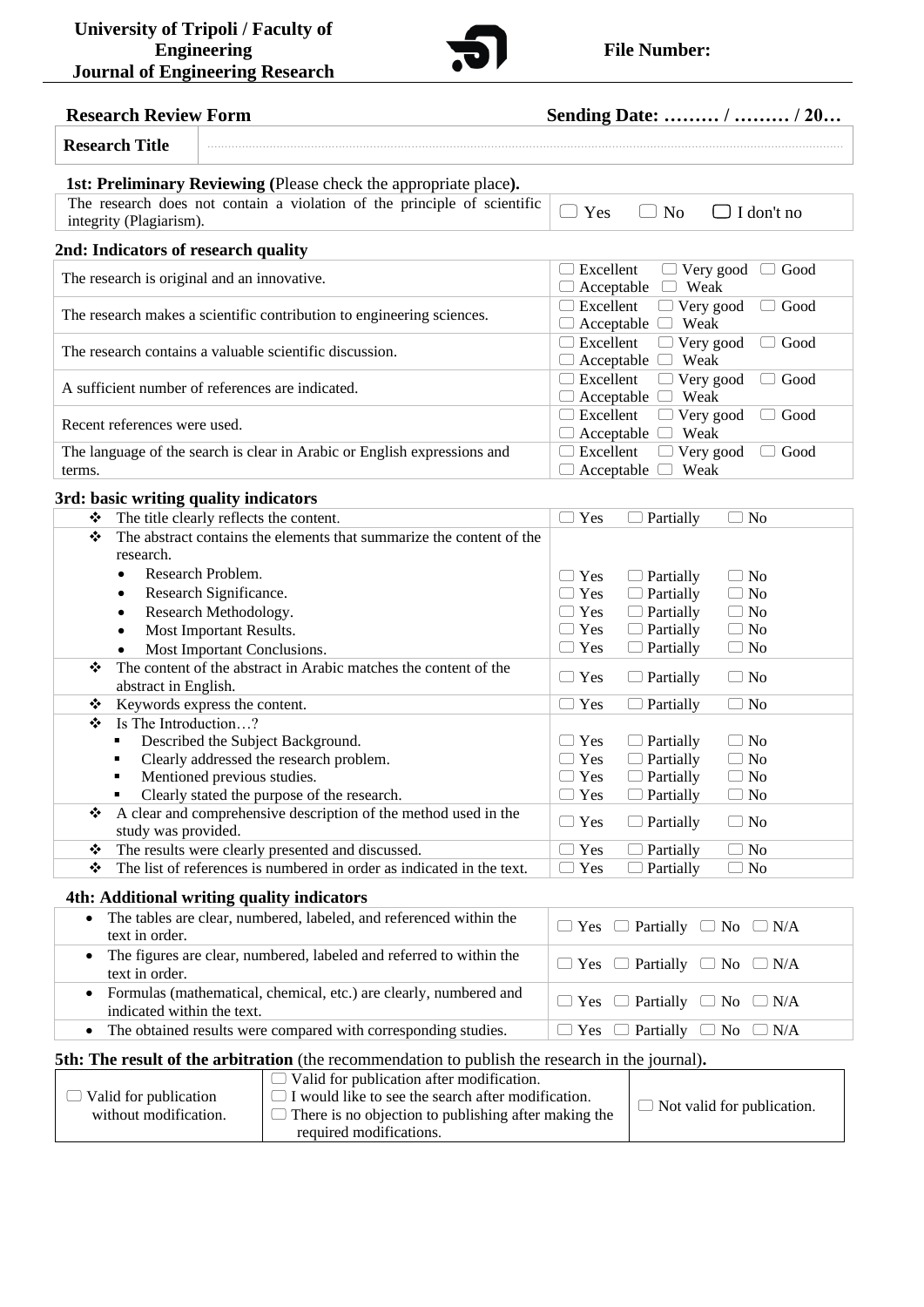

Peer Reviewer's Notes: (We hope to mention the required amendments or justifications for the refusal).